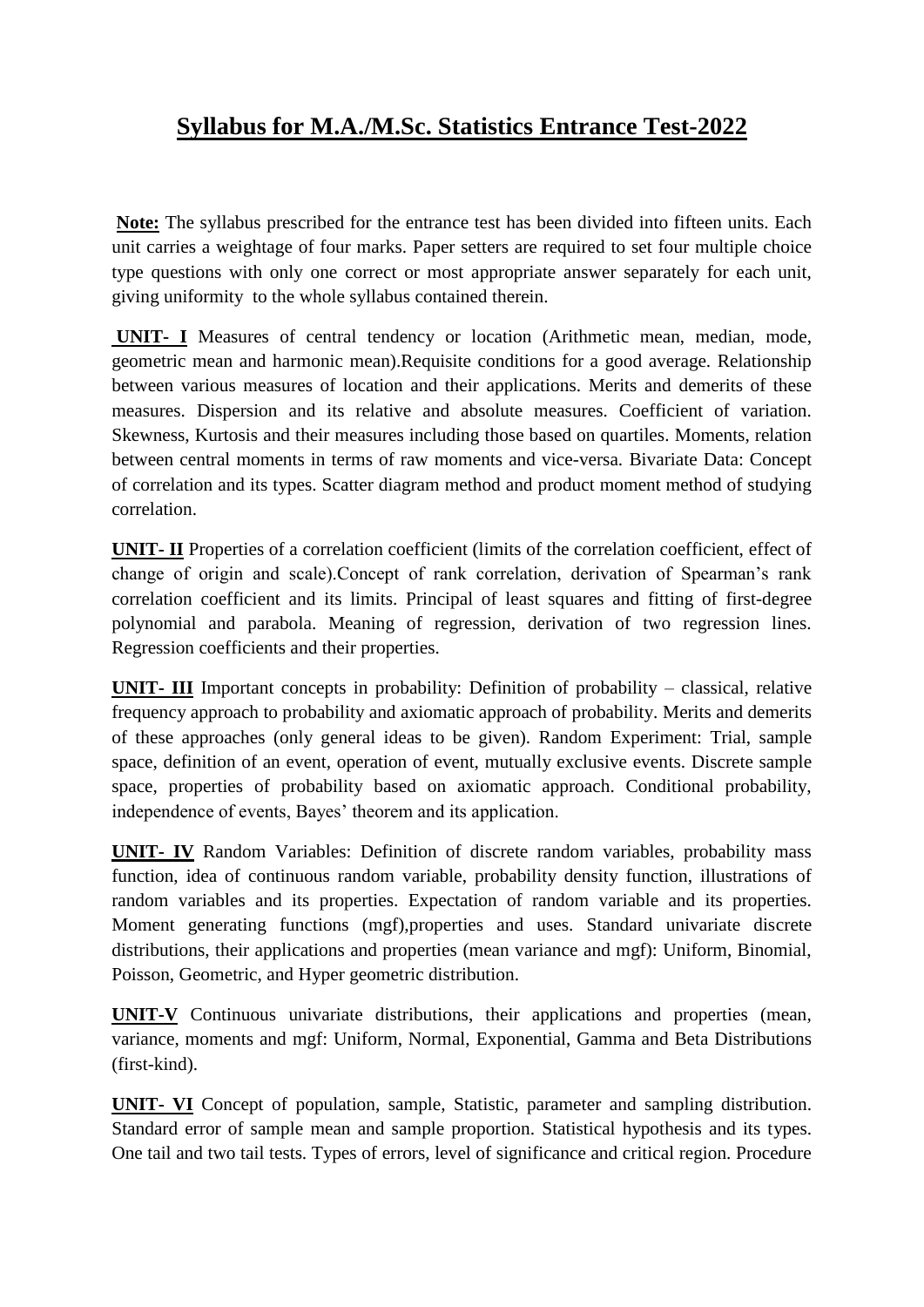for testing of hypothesis. Large sample tests: Tests of significance for testing of a single mean, single proportion, difference of two means and two proportions.

**UNIT- VII** Tests of significance based on Chi- square. Test for goodness of fit. Contingency table and tests of independence of attributes in a contingency table. Exact sampling distributions: t- Statistic. Test for single mean and difference between two means. Paired ttest. Testing for the significance of sample correlation in sampling from normal population. F- Statistic. Testing of equality of two variances of two-univariate normal distribution.

**UNIT- VIII** Sampling Theory: Need for sampling, Census and sample survey, basic concept in sampling, Principles of sample survey, advantages of sample survey over census. Sampling and non-Sampling errors. Simple random sampling (SRS) with and without replacement. Merits and demerits of Simple random sampling (SRS). Methods of selecting SRS. Estimation of mean, its Variance and estimate of its variance. Unbiased estimate of population mean square.

**UNIT- IX** Stratified random sampling: Estimation of mean, its variance. Need for stratification. Advantage of stratified sampling over simple random sampling. Allocation of sample size under proportional and optimum allocation. Comparison of stratified sampling over SRS Systematic sampling and its uses. Advantages of systematic sampling over SRS. Estimation of mean and its variance.

**UNIT- X** Analysis of Variance, assumptions and applications, ANOVA for one way and two way (using Principle of LSE). ANOVA table & its interpretation. Principles of Experimental Design. Completely randomized design (CRD): layout, analysis, advantages and disadvantages. Randomized block design (RBD): layout, analysis, advantages and disadvantages of RBD over CRD. Single missing observation analysis for RBD. Latin Square Design (LSD) layout, analysis and advantages.

**UNIT- XI** Linear programming: Definition of convex set. Basic definitions (Solution to LPP, Feasible solution, Basic solution, Basic feasible solution, Optimum basic feasible solution, unbounded solution) in linear programming problems (LPP). Mathematical formulation of LPP, Standard form of LPP, graphical and simplex method of solving LPP (Without artificial technique). Transportation problem and its mathematical formulation and tabular representation. Basic definitions with reference to transportation problem (Feasible solution, Basic feasible solution and optimal solution). Methods for initial basic feasible solution (North-West corner rule, Lowest Cost Entry Method and Vogel's Approximation method). Optimal solution to T.P.

**UNIT- XII** Index number: Definition and applications of index number. Price relatives and quantity or volume relatives, link and chain relatives, Problems involved in computation of index number, use of averages, simple aggregative and Weighted average methods, Lasperey's, Passche's and Fisher's index numbers, time and factor reversal tests of index number. Time series Analysis: Time series – Notation of time series – components of time series – methods of determination of trend by graphical, semi-averages, least squares and